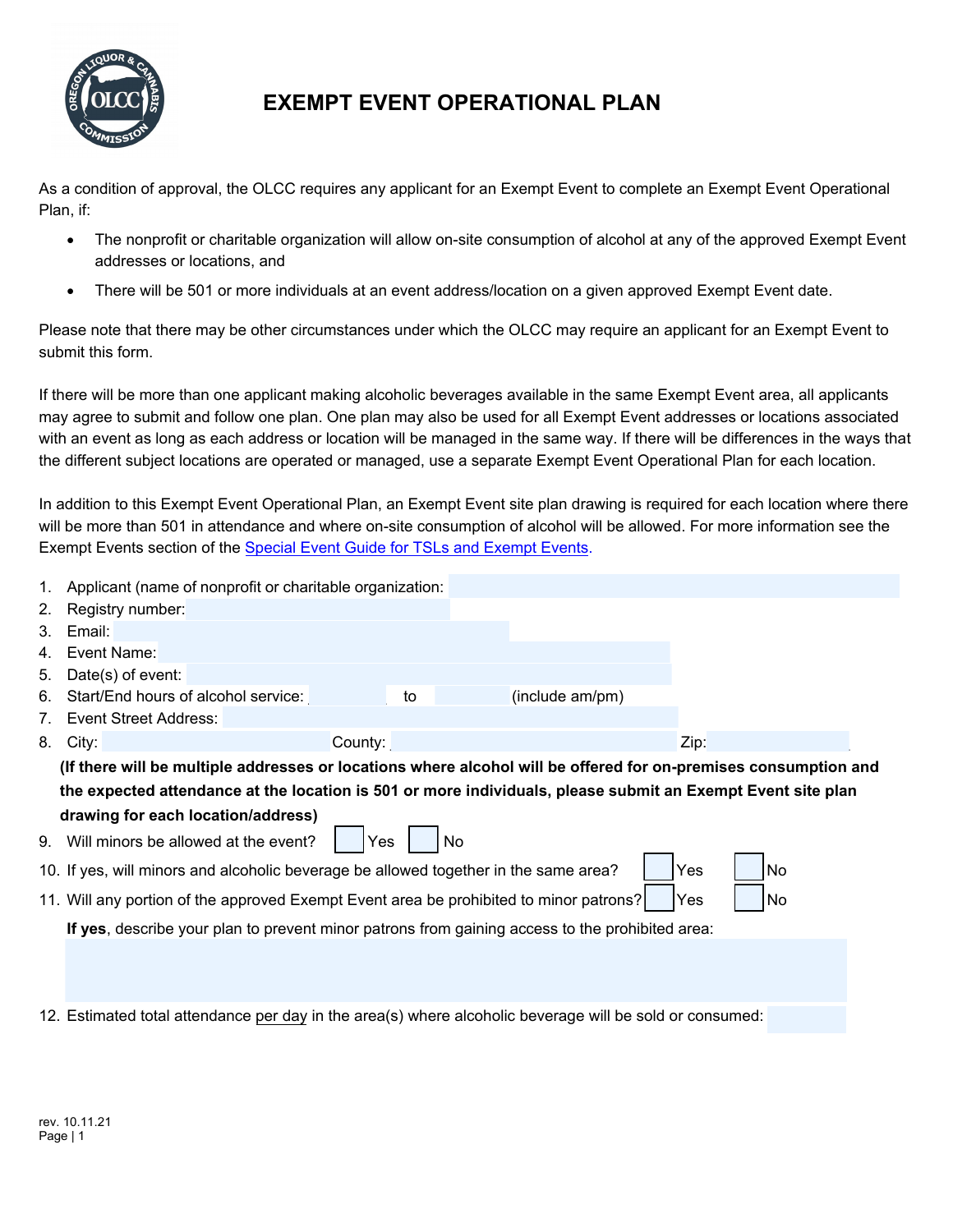

13. Describe the primary activities within the Exempt Event area:

|                                                                                                                                                                                                                                                                                                                                                         | 14. Do you estimate the number of guests in the Exempt Event area will be about the same during the entire time that alcohol<br>is sold or consumed?<br> No<br>Yes<br>If no, what are the estimated times that a greater number of guests will attend?                                                                                                                                                                |  |  |  |
|---------------------------------------------------------------------------------------------------------------------------------------------------------------------------------------------------------------------------------------------------------------------------------------------------------------------------------------------------------|-----------------------------------------------------------------------------------------------------------------------------------------------------------------------------------------------------------------------------------------------------------------------------------------------------------------------------------------------------------------------------------------------------------------------|--|--|--|
| 15. At any one time, what is the average range of the number of staff (such as managers, servers, security, alcohol monitors,<br>ID checkers, etc.) on-duty, at the event, and whose job includes monitoring guest behavior                                                                                                                             |                                                                                                                                                                                                                                                                                                                                                                                                                       |  |  |  |
|                                                                                                                                                                                                                                                                                                                                                         | 16. Do you plan to require individuals who will be serving alcohol to have a valid OLCC service permit or to read the OLCC's<br>What Every Volunteer Alcohol Server Needs to Know brochure prior to the event?<br>Yes<br>No                                                                                                                                                                                           |  |  |  |
|                                                                                                                                                                                                                                                                                                                                                         | If no, describe the plan to train these people in at least the following: recognizing minors; properly checking identification;<br>and how to recognize and respond appropriately to visibly intoxicated persons:                                                                                                                                                                                                     |  |  |  |
|                                                                                                                                                                                                                                                                                                                                                         |                                                                                                                                                                                                                                                                                                                                                                                                                       |  |  |  |
| 17. Will you have any Alcohol Monitors working in the Exempt Event area? (An Alcohol Monitor is a person in addition to<br>alcohol servers and security staff who monitors the sale, service, and consumption of alcoholic beverages to help ensure<br>that unlawful sales, service, and consumption of alcoholic beverages do not occur.)<br>No<br>Yes |                                                                                                                                                                                                                                                                                                                                                                                                                       |  |  |  |
| 18. If yes to #17, list the minimum number of Alcohol Monitors you estimate will work during the estimated times when a<br>greater number of guests will attend and the estimated times when a regular number of guests will attend:                                                                                                                    |                                                                                                                                                                                                                                                                                                                                                                                                                       |  |  |  |
|                                                                                                                                                                                                                                                                                                                                                         | Minimum number during estimated times of greater guest attendance                                                                                                                                                                                                                                                                                                                                                     |  |  |  |
|                                                                                                                                                                                                                                                                                                                                                         | Minimum number during estimated times of regular guest attendance                                                                                                                                                                                                                                                                                                                                                     |  |  |  |
|                                                                                                                                                                                                                                                                                                                                                         | 19. Will all Alcohol Monitors be required to have a service permit or required to read OLCC's What Every Volunteer Alcohol<br>No<br>Server Needs to Know brochure prior to the event?<br>Yes<br>If no, describe the plan to train these people in at least the following: recognizing minors; properly checking<br>identification; and how to recognize and respond appropriately to visibly intoxicated persons:     |  |  |  |
|                                                                                                                                                                                                                                                                                                                                                         |                                                                                                                                                                                                                                                                                                                                                                                                                       |  |  |  |
|                                                                                                                                                                                                                                                                                                                                                         | 20. Will security or ID checkers be required to have a service permit or required to read OLCC's What Every Volunteer Alcohol<br>Server Needs to Know brochure prior to the event?<br>Yes<br>lNo<br>If no, describe the plan to train these people in at least the following: recognizing minors; properly checking<br>identification; and how to recognize and respond appropriately to visibly intoxicated persons: |  |  |  |
|                                                                                                                                                                                                                                                                                                                                                         |                                                                                                                                                                                                                                                                                                                                                                                                                       |  |  |  |